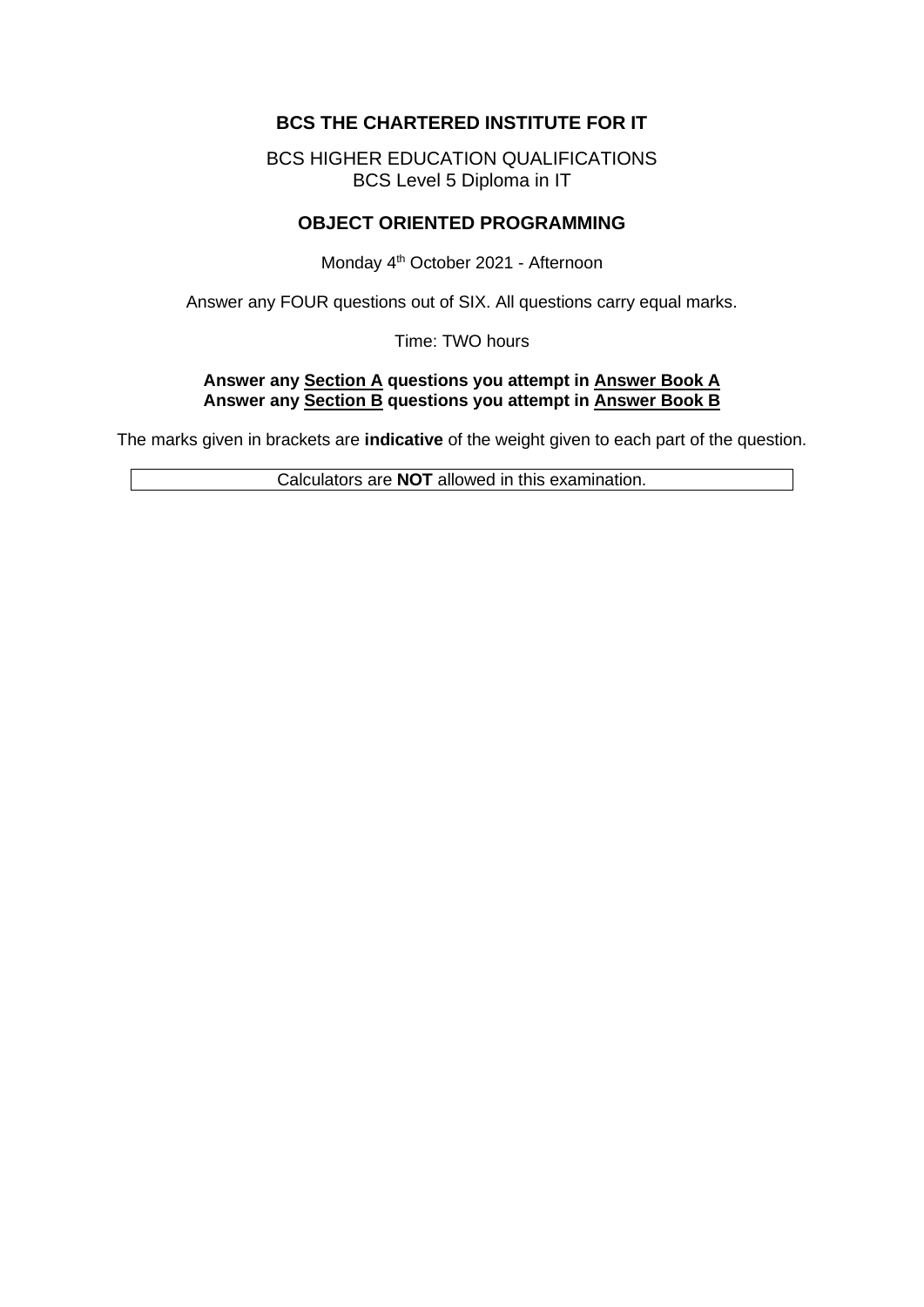# **PAGE LEFT INTENTIONALLY BLANK**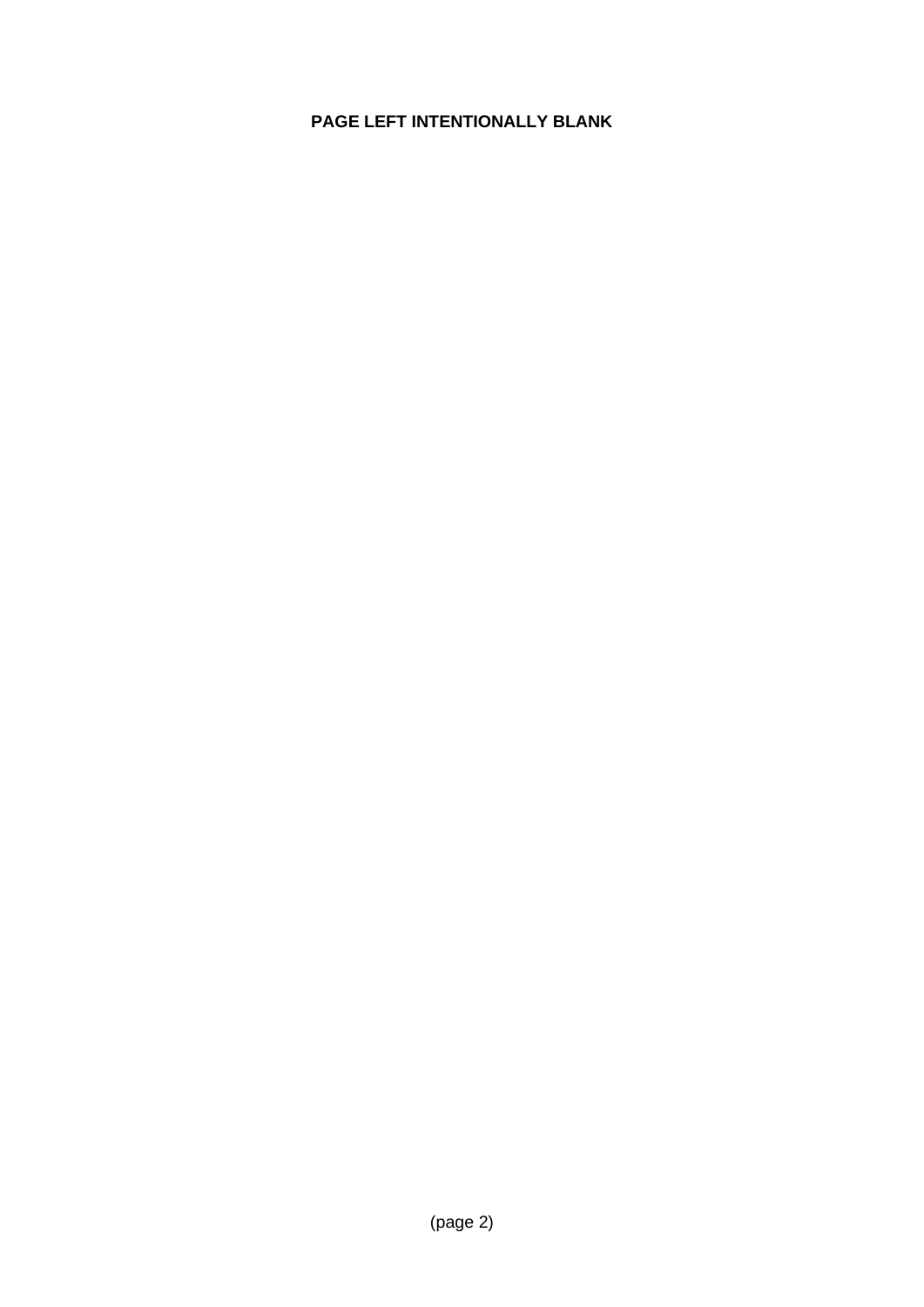#### **Section A Answer Section A questions in Answer Book A**

## **A1.**

- a) Discuss the role of the following UML diagrams in the development of an object oriented system. Include brief examples of their use:
	- i) Component diagram;
	- ii) Object diagram;
	- iii) State diagram.

### **(15 marks)**

b) Explain the role of the Object Constraint Language in the development of an object oriented program.

**(10 marks)**

### **A2.**

a) Explain what the terms *coupling* and *cohesion* mean in an object oriented system.

#### **(10 marks)**

b) Explain how structured and procedural languages contributed to the development of object oriented programming languages.

**(9 marks)**

c) Discuss the way in which typed and untyped languages differ when implementing code. In your discussion, include **ONE** example of code to demonstrate the differences. **(6 marks)**

**[Turn Over]**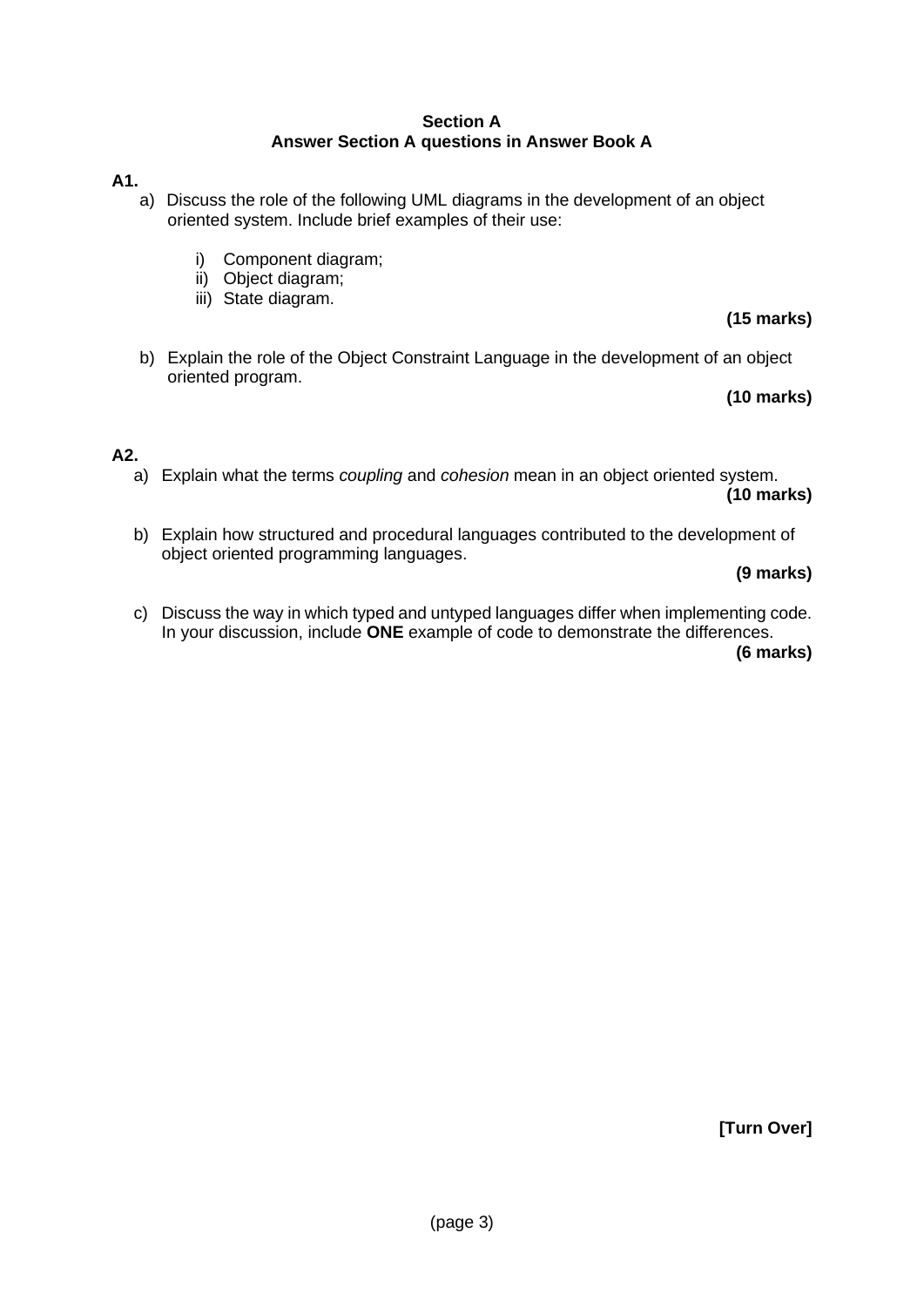**A3.**

a) You have been asked to maintain an existing system and have been presented with the object-oriented code below.

To aid your understanding of the system draw a class diagram to represent this information:

```
public class Module {
     private int moduleCode;
     private String moduleName;
     private int noOfCredits = 20;
     public Module(int mno, String name){
           moduleCode=mno;
           moduleName=name;
           }
     public Module(int mno, String name, int noc){
           moduleCode=mno;
           moduleName=name;
           noOfCredits = noc;
           }
     }
public class Student {
     private int studentNo;
     private String studentName;
     private static int studentCount = 0;
     public Student(int sno, String name){
           studentNo=sno;
           studentName=name;
           studentCount++;
           }
     }
public class Registration {
     private Student aStudent;
     private Module aModule;
     private int result;
     public Registration(Student s, Module m) {
           aStudent = s;aModule = m;
           }
     public void setResult (int mark) {
           if (mark \ge 0) & (mark \le 100)result = mark;else
                System.out.println("ERROR: not a valid mark");
           }
     }
```
You can assume that other appropriate *setter* and *getter* methods have been defined, but are not fully documented here and do not need to be included in the class diagram. **(12 marks)**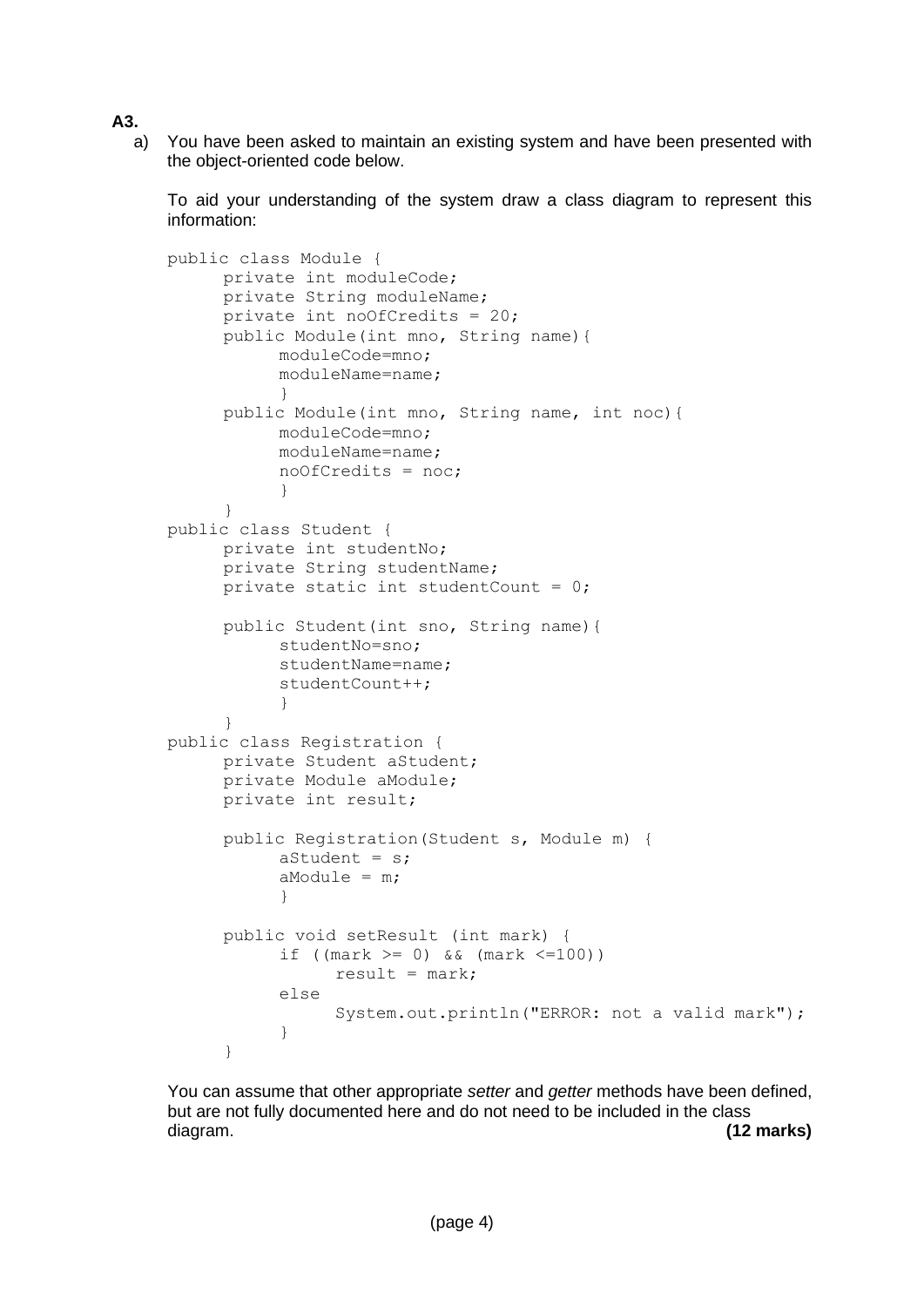b) Draw **TWO** object interaction diagrams, one to represent a valid instantiation of **at least TWO** of the previous classes and one to show an invalid one. Explain why the invalid diagram is incorrect.

**(4 marks)**

c) Explain how state transition diagrams can aid the testing of a system.

**(9 marks)** 

**[Turn Over]**